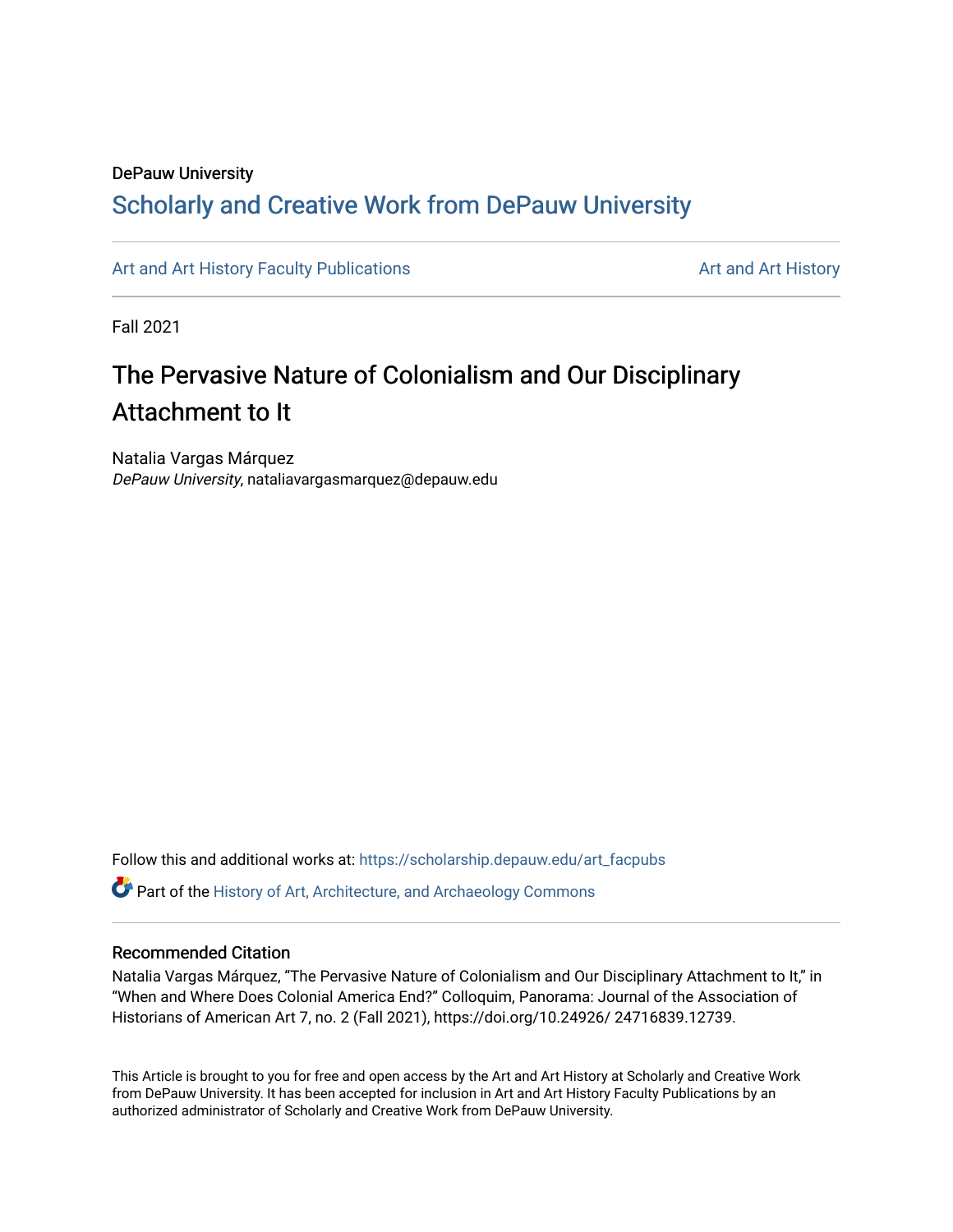

**Cite this article:** Natalia Vargas Márquez, "The Pervasive Nature of Colonialism and Our Disciplinary Attachment to It," in "When and Where Does Colonial America End?" Colloquim, *Panorama: Journal of the Association of Historians of American Art* 7, no. 2 (Fall 2021), https://doi.org/10.24926/ 24716839.12739.

# *The Pervasive Nature of Colonialism and Our Disciplinary Attachment to It*

### **Natalia Vargas Márquez, Visiting Assistant Professor of Art History, DePauw University**

When approaching the colonial world, geographical designations become a shorthand for methodological and theoretical attitudes. As a Latin American scholar, one of the first issues I encounter when dialoguing with the US academy is about naming. "Americanists" in the United States are broadly understood (although not in every space) as scholars focused on the art history of the United States. In Latin America, an *americanista* is a category of self-identification that defines a disciplinary focus on the Americas at large. This is reflected in one of the oldest conferences of the continent, the International Congress of Americanists (ICA), which was established in France in 1857 and, from its inception, has been defined as an interdisciplinary humanities and social sciences conference, drawing hundreds of scholars from around the world. This difference in nomenclature



Fig. 1. Diego Quispe Tito and workshop, *Scene of the Life of Saint John the Baptist* (detail), second half of seventeenth century. Church of San Sebastián, Cusco, Peru (destroyed in a fire September 26, 2016); photo: Raúl Montero

between the United States and Latin America marks out two different versions of "America," grounded in two different colonialist perspectives: one is the designation given by European invaders who named the large geographical area of the continent "America" or "the Americas"; the other is the neocolonial definition of the independent nation of the United States. This self-allocation of the moniker "America" ascribes the United States, even in critical disciplinary spaces, with the voice of an entire continent.<sup>1</sup>

When discussing Spanish colonies in Latin America, the ones my work centers on, scholars will align themselves with the term "viceregal" or *virreinal* to highlight the administrative divisions placed by colonizers on the geographical territories of the Americas (for example, the Viceroyalty of New Spain, which encompassed the territories of present-day Mexico and parts of the United States, the Philippines, and Guam), or they will choose the broader term "colonial" to refer to a specific period and its sociopolitical context (for example, colonial Latin America). Both terms try to wrestle with the complexities of terminologies that relate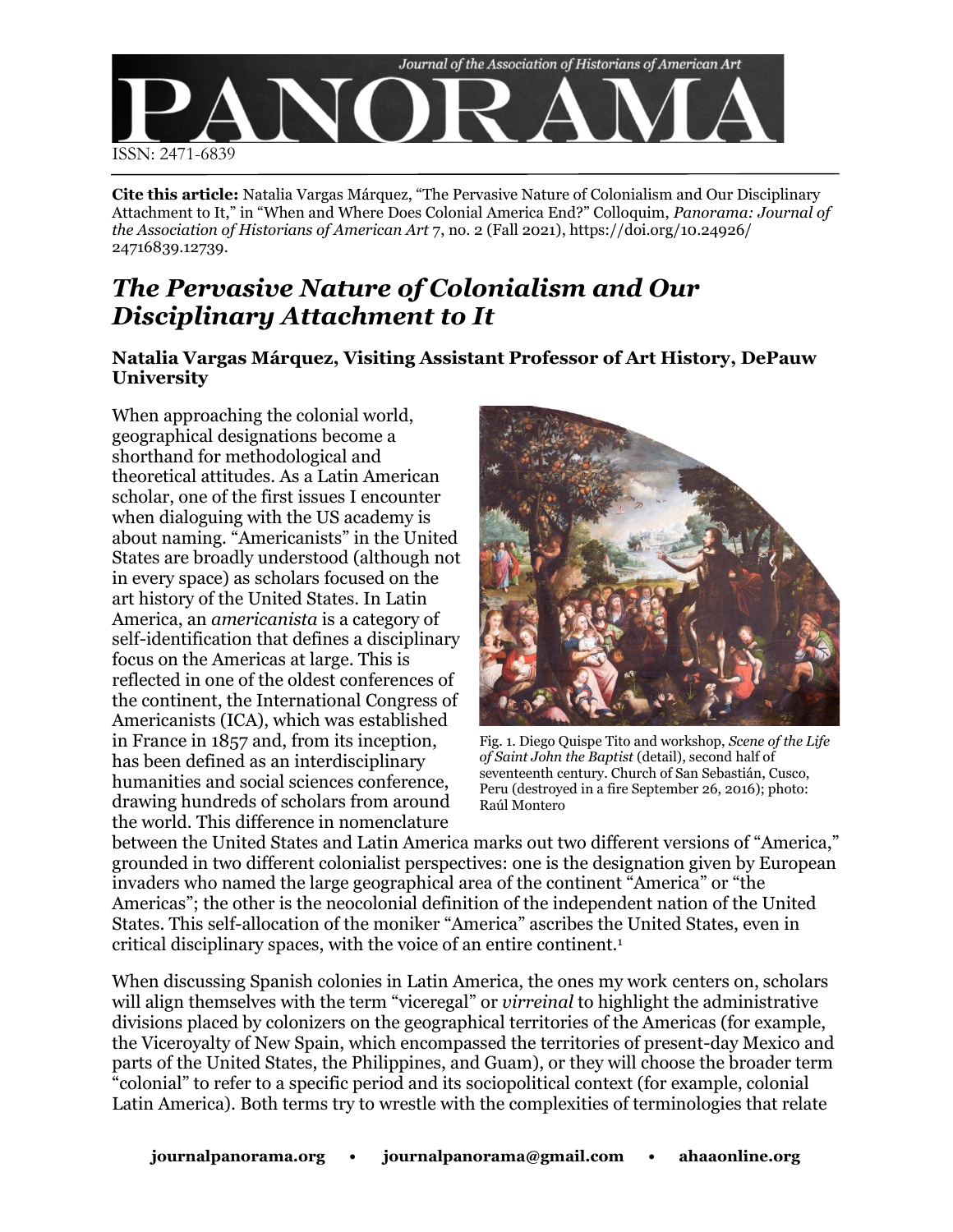to a period in which colonialism—as the imposition of a political and cultural system and the concurrent persecution and destruction of preexistent, or different, sociopolitical structures—functioned.

While the methodological and political differences between those two approaches have distinct histories within the United States and Latin America, they also have something in common: they both are in tension with the succeeding colonial structures replicated in the construction of nation-states within our continent. New nation-states and republics throughout the Americas did not break with the colonial apparatuses or ideologies. On the contrary, they perpetuated and, in several cases, amplified colonial policies within those territories from the nineteenth century onward.<sup>2</sup> In this context, what we call "colonial art" served a distinctive purpose within the early neocolonial formation of novel nation-states as a reminder of the old regime and as a symbol of what should be left behind. Today, shifting disciplinary trends and methodologies push scholars to navigate nationalism, the revitalization of the colonial period, and, most recently, a collective impetus for thinking about decolonization in their consideration of "colonial art" and to confront the legacies of oppression continued by contemporary nation-states.<sup>3</sup>

When addressing the issue of the disciplinary, and sometimes arbitrary, boundaries within the study of the centuries of direct colonial occupation in the Americas—before thinking in geographical ways or comparative ways, like many recent examinations have proposed within the study of the art of colonial Latin America and the United States—perhaps the first step is to acknowledge the continuity and persistence of those models of colonial occupation. Those categories that unify territories at the same time put into perspective our chronological boundaries. This does not mean that as scholars of the past we should start creating cross-temporal studies automatically or irreflexively, but it means that we should tackle the other colonial institutions that still affect our scholarship but that we do not necessarily investigate with the same rigor, most specifically the nation-state model and even the nationalistic use of the colonial past within the histories of our subdisciplines.

The neocolonial project of nation-states directly influences our positionality, as scholars and disciplines, and frames scholarly inquiry. An individual/discipline's adscription or identification with the division of geographical units that have direct connections to colonial projects (such as "United States," "Chile," "Mexico," "Latin America," etc.), the sources used, and the ways those sources are informed by and participate in the continuity of colonial projects reaffirms an individual/discipline's participation in those structures, whether intentional or not. Narratives of patrimonial or cultural heritage add to this, as such designations determine what available resources are dedicated to the preservation and exhibition of works of art done under centuries of colonial occupation and establish what objects, cultures, and perspectives are deemed worthy of preservation. For example, an anthropological approach historically separated Indigenous objects and traditions in many countries of the Americas from the idea of *patria* or "fatherland" represented in other objects or historical events. Such tendencies are changing in great part because of conversations related to the study of the artistic and cultural productions of Indigenous cultures and the colonial period.

Acknowledging the sociopolitical and cultural contexts of different territories of the Americas occupied by colonial imperial powers can create fruitful avenues for the study of artistic objects. In my work, the focus on the category of "Andean art," for example, allows for dialogue and acknowledgment of Indigenous knowledge as well as other geographical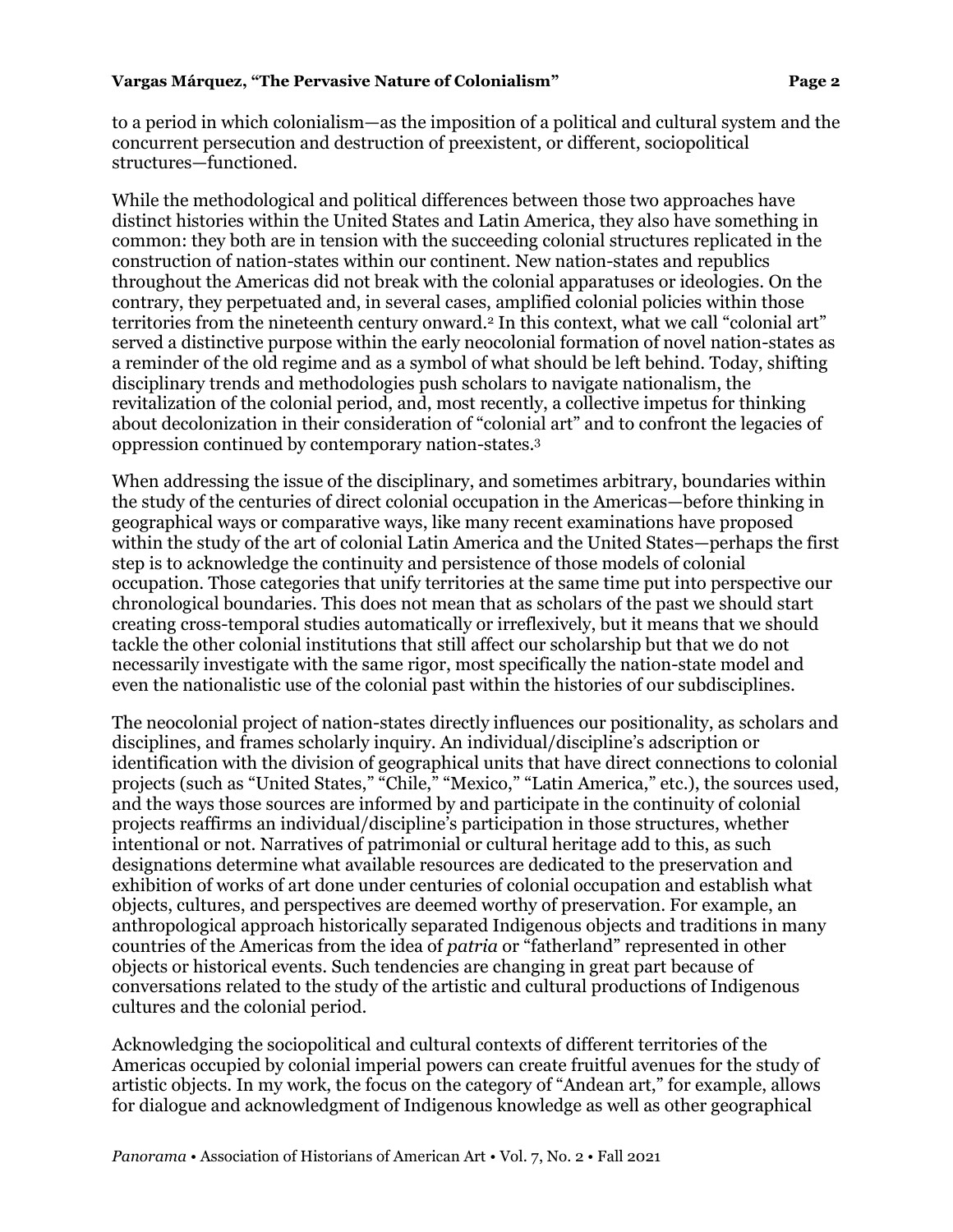### **Vargas Márquez, "The Pervasive Nature of Colonialism" Page 3**

and cultural structures not limited to colonial or nation-state models. Depending on the context, "Andean" encompasses territories from Colombia to Chile and, in particular, highlights the cultural commonalities of local communities as determined by the Andean landscape. It also connects distant regions and avoids sociopolitical divisions that may derive from the colonial process, including *virreinatos* and national borders. Studying Andean understandings of space and nature and their manifestations in landscape paintings created between the sixteenth and eighteenth centuries underscores epistemological differences between Indigenous understandings of space and nature from those of the Spanish administrative and political powers. The possibility of discussing an "Andean" understanding of space within a depicted landscape is linked to the core strategies of art history and visual studies, which view visual objects as sites to be analyzed. At the same time, the creation of what "Andean" is and what it constitutes is also a process that has been deeply connected to responses to, or echoes of, nationalist projects of the nation-states of the region of the Andes.<sup>4</sup> Just as scholars are cognizant of the nuances and complexities of colonial realities, especially when dealing with artists or works made in the context of colonial oppression, we should also examine how our methodological and theoretical scaffolding repeats or naturalizes aspects of the long effects of colonialism.



Fig. 2. Anonymous, *The Corregidor Pérez*, Series of the Corpus Christi, c. 1670–80. Museo Arzobispal del Cusco, Cusco, Peru; photo: Raúl Montero

If we focus on the specific limits of "colonial America"—both temporal and chronological how can dialogue with the continent at large benefit a collective understanding of the enduring phenomena of colonialism from the perspective of art history and visual studies? Comparative efforts in the past have created thematic connections that highlight commonalities across subdisciplinary borders.<sup>5</sup> Perhaps interdisciplinary research on the broadly understood "early modern world" or the still somewhat imperially focused Atlantic or Pacific worlds model a focus on connections and exchange that allow for the explicit questioning of geographic borders. However, if we do not center the pervasive endurance of the colonial model, those comparative or decentering efforts fall flat in acknowledging that, in our own praxis, we are repeating or reusing the very colonial structures that we study.

In my scholarship on the depiction of nature and landscape models in seventeenth-century painting, I uncover colonial relations based on visual models, pictorial formats, or the patron/artist dynamic while, at the same time, deconstructing monolithic accounts of the period by focusing on the agency of Indigenous artists, the innovation of visual sources, and the multiplicity of roles that natural depictions played in seventeenth-century Cuzquenian painting (figs. 1 and 2). It is important to acknowledge that not every scholar who focuses on the colonial period is critical of colonialism. A foundational reckoning with the ethical and political implications of our own research could start to dismantle or make more permeable